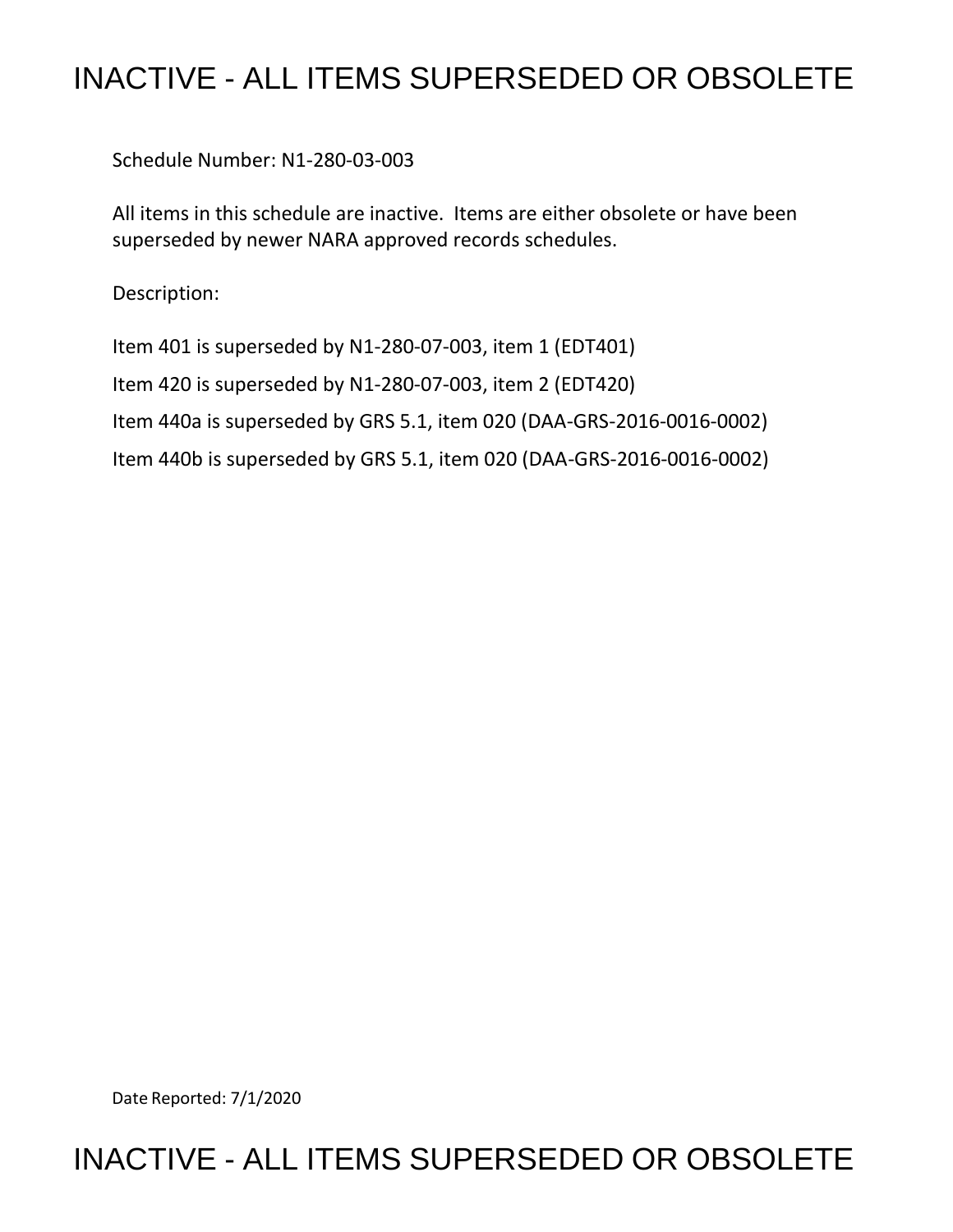| <b>REQUEST FOR RECORDS DISPOSITION AUTHORITY</b>                                                                                                                                                                                                                                                                                                       |                |       | <b>JOB NUMBER</b>                            | I FAVE BI ANK INARA HSP ONLY                                                          |                                              |
|--------------------------------------------------------------------------------------------------------------------------------------------------------------------------------------------------------------------------------------------------------------------------------------------------------------------------------------------------------|----------------|-------|----------------------------------------------|---------------------------------------------------------------------------------------|----------------------------------------------|
| (See Instructions on reverse)                                                                                                                                                                                                                                                                                                                          |                |       |                                              | WI-280-03-3                                                                           |                                              |
| $\vert$ <sup>TO</sup> NATIONAL ARCHIVES and RECORDS ADMINISTRATION (NIR)<br>WASHINGTON, DC 20408                                                                                                                                                                                                                                                       |                |       |                                              | <b>DATE RECEIVED</b>                                                                  |                                              |
| 1 FROM (Agency or establishment)                                                                                                                                                                                                                                                                                                                       |                |       |                                              | NOTIFICATION TO AGENCY                                                                |                                              |
| FEDERAL MEDIATION AND CONCILIATION. SERVICE<br>2 MAJOR SUBDIVISION                                                                                                                                                                                                                                                                                     |                |       |                                              | In accordance with the provisions of 44<br>U S C 3303a the disposition request,       |                                              |
| ADMIN SERVICES/INFORMATION SYSTEMS DEPT                                                                                                                                                                                                                                                                                                                |                |       |                                              | including amendments, is approved except<br>for items that may be marked "disposition |                                              |
| 3 MINOR SUBDIVISION                                                                                                                                                                                                                                                                                                                                    |                |       | 10                                           | not approved" or "withdrawn" in column                                                |                                              |
| 4 NAME OF PERSON WITH WHOM TO CONFER                                                                                                                                                                                                                                                                                                                   | 5 TELEPHONE    |       | DATE                                         |                                                                                       | ARCHIVIST OF THE UNITED STATES               |
| <b>DEAN BUNDY</b>                                                                                                                                                                                                                                                                                                                                      | (202) 606-2157 |       |                                              | 30/2004 Lei Rellando                                                                  |                                              |
| 6 AGENCY CERTIFICATION                                                                                                                                                                                                                                                                                                                                 |                |       |                                              |                                                                                       |                                              |
| of this agency or will not be needed after the retention periods specified, and that written concurrence from<br>the General Accounting Office, under the provisions of Title 8 of the GAO Manual for Guidance of Federal<br>Agencies,<br>$\boxtimes$ is not required;<br>is attached; or<br>SIGNATURE OF AGENCY REPRESENTATIVE<br>IDATE<br>8 DEC 2003 |                | TITLE | has been requested<br><b>RECORDS MANAGER</b> |                                                                                       | ╭                                            |
|                                                                                                                                                                                                                                                                                                                                                        |                |       |                                              |                                                                                       |                                              |
| $\overline{7}$<br><b>ITEM</b><br>8 DESCRIPTION OF ITEM AND PROPOSED DISPOSITION<br><b>NO</b>                                                                                                                                                                                                                                                           |                |       |                                              | 9 GRS OR<br>SUPERSEDED<br><b>JOB CITATION</b>                                         | 10 ACTION<br><b>TAKEN (NARA</b><br>USE ONLY) |
| (SEE ATTACHED)                                                                                                                                                                                                                                                                                                                                         |                |       |                                              |                                                                                       |                                              |

Prescribed by NARA<br>36 CFR 1228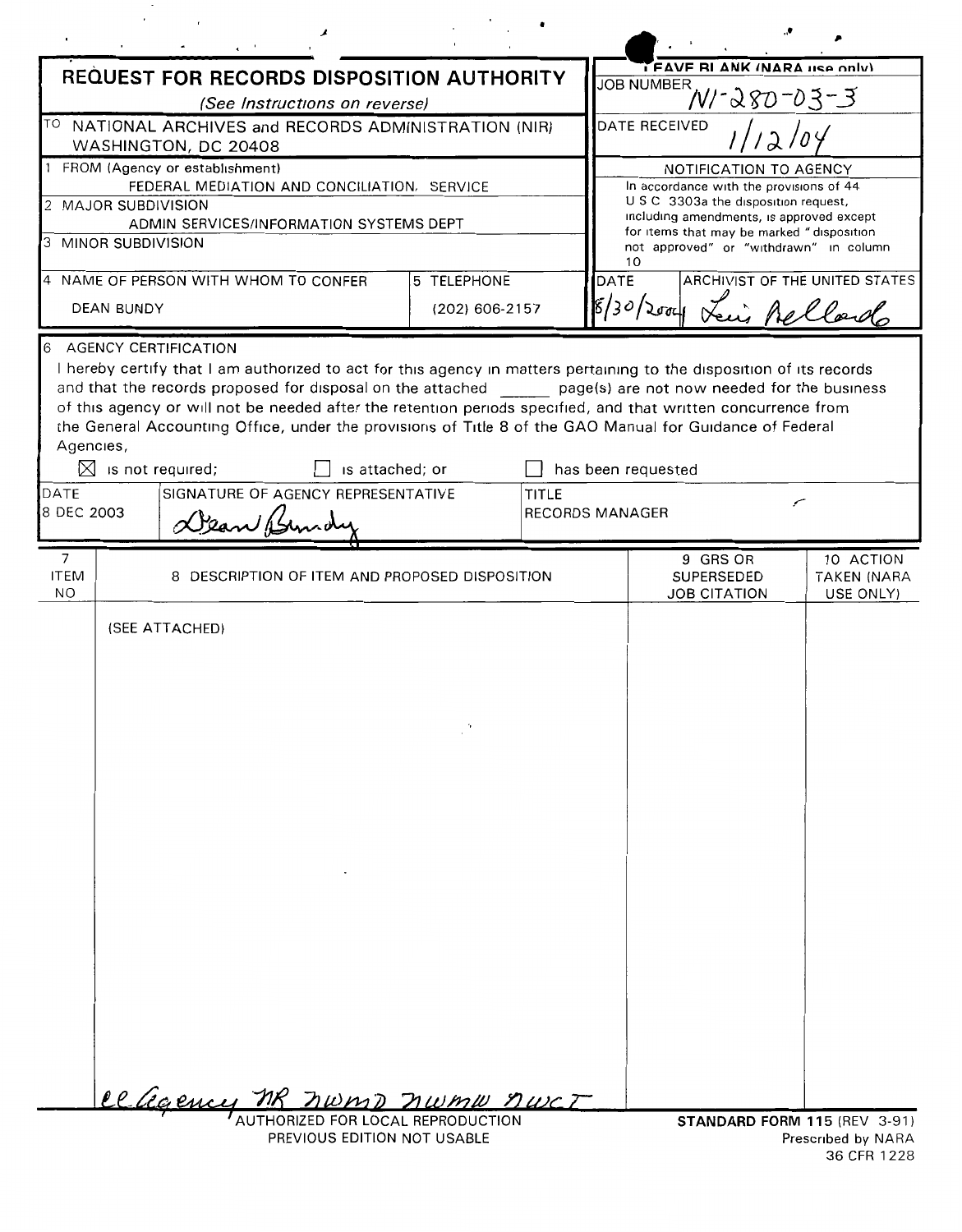## **RETENTION SCHEDULE**

Ŷ,

..

|             | RECORDS OF THE OFFICE OF EDUCATION AND<br><b>TRAINING</b>                                                                                                                                                                                                                                                                                                                                                                                                                                                                                                     |
|-------------|---------------------------------------------------------------------------------------------------------------------------------------------------------------------------------------------------------------------------------------------------------------------------------------------------------------------------------------------------------------------------------------------------------------------------------------------------------------------------------------------------------------------------------------------------------------|
| File number | Title/Description                                                                                                                                                                                                                                                                                                                                                                                                                                                                                                                                             |
| 401         | Original Training or Course Instructional Materials Produced by or<br>Under the Direction of the Office of Education and Training<br>Original training and course instructional materials developed to support<br>the Office of Education and Training's mission and to provide for the<br>training of FMCS mediators and other employees, or developed to<br>support FMCS training offered to clients. Arrangement is by<br>alphabetically by subject, within each calendar year. Volume is 10<br>cubic feet. Accumulation is less than 2 cubic feet a year. |
|             | <b>Temporary.</b> Cut off at the end of the calendar year. Transfer to offsite<br>storage when 3 years old. Destroy when 10 years old.                                                                                                                                                                                                                                                                                                                                                                                                                        |
| 402-1       | Working or Reference Copies of Training and Course Materials<br>General file of training materials maintained by Office of Education and<br>Training staff for reference or information purposes to support training<br>or instructional efforts.                                                                                                                                                                                                                                                                                                             |
|             | <b>Temporary.</b> Destroy when 5 years old or 5 years after completion of a<br>specific course or program. (GRS 1.29a(1))                                                                                                                                                                                                                                                                                                                                                                                                                                     |
| $402 - 2$   | <b>Background and Working Files</b>                                                                                                                                                                                                                                                                                                                                                                                                                                                                                                                           |
|             | Temporary. Destroy when 3 years old. (GRS 1.29a(2))                                                                                                                                                                                                                                                                                                                                                                                                                                                                                                           |
| 410         | Needs Evaluation and Assessment Records<br>Correspondence, forms, analyses, and similar background records,<br>including copies of Core Competency Inventories and Continuous<br>Improvement Plans and similar needs assessment or evaluation records<br>collected to assess the training needs of FMCS employees and clients.                                                                                                                                                                                                                                |
|             | <b>Temporary.</b> Destroy when 5 years old or when superseded or obsolete,<br>whichever is earlier. (GRS 1.29(b))                                                                                                                                                                                                                                                                                                                                                                                                                                             |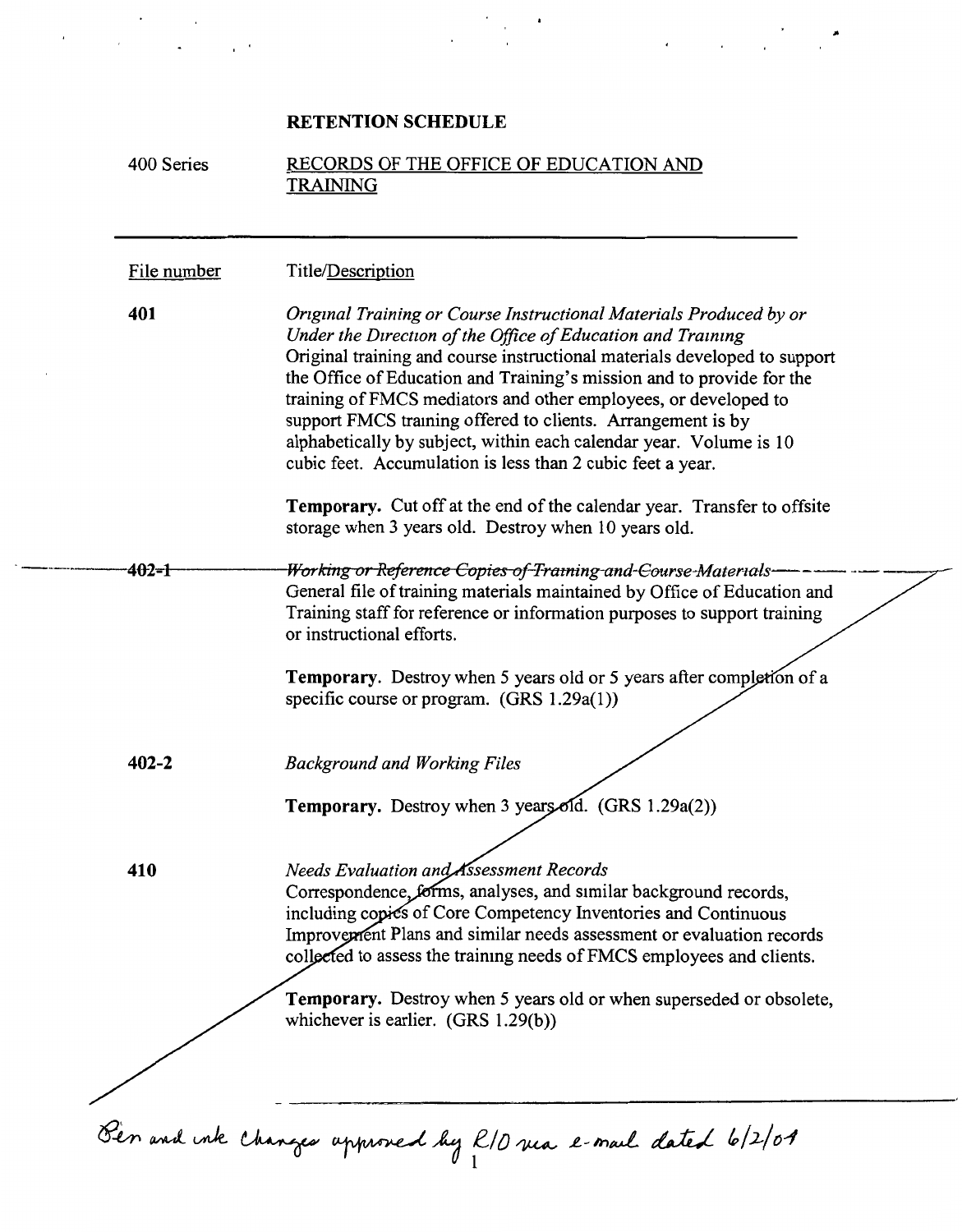| 420<br><b>Employee Training Records</b><br>Correspondence, reports, evaluations, and other records that document<br>the training and educational accomplishments of FMCS employees,<br>including records pertaining to the New Mediator Training Program and<br>the SES Candidate Development Program, and related records.<br>(a) Record copies of employee training records are submitted to the<br>Office of Human Resources for filing in employee Official Personnel<br>Folders (OPF).<br>(b) Copies retained in the Office of Education or Training or in other<br>departments for administrative or reference purposes.<br><b>Temporary.</b> Destroy when 2 years old or when no longer needed for<br>reference, whichever is sooner.<br>Disbursement/Reimbursement for Education and Professional<br>430<br>Development Courses and Conferences Records<br>These records include disbursements from the Department of Education<br>and Training to the Director of Mediation Services, Regional Directors,<br>or others, which are expended as payments for educational courses,<br>seminars, conferences, and other authorized training services. Includes<br>records of payments by Petty Cash or Government Credit Card/Check;<br>SWCT payments, or other authorized payment procedures, excluding<br>records associated with travel vouchers (with the exception of funds for<br>EAO activities).<br>Files retained as records in the Office of Education and Training.<br>(a) For expenditures at or below the simplified acquisitions threshold.<br>Retain on site.<br><b>Temporary.</b> Destroy when 3 years old. (GRS $3.2a(1)(b)$ ). |
|-------------------------------------------------------------------------------------------------------------------------------------------------------------------------------------------------------------------------------------------------------------------------------------------------------------------------------------------------------------------------------------------------------------------------------------------------------------------------------------------------------------------------------------------------------------------------------------------------------------------------------------------------------------------------------------------------------------------------------------------------------------------------------------------------------------------------------------------------------------------------------------------------------------------------------------------------------------------------------------------------------------------------------------------------------------------------------------------------------------------------------------------------------------------------------------------------------------------------------------------------------------------------------------------------------------------------------------------------------------------------------------------------------------------------------------------------------------------------------------------------------------------------------------------------------------------------------------------------------------------------------------------------------|
|                                                                                                                                                                                                                                                                                                                                                                                                                                                                                                                                                                                                                                                                                                                                                                                                                                                                                                                                                                                                                                                                                                                                                                                                                                                                                                                                                                                                                                                                                                                                                                                                                                                       |
|                                                                                                                                                                                                                                                                                                                                                                                                                                                                                                                                                                                                                                                                                                                                                                                                                                                                                                                                                                                                                                                                                                                                                                                                                                                                                                                                                                                                                                                                                                                                                                                                                                                       |
|                                                                                                                                                                                                                                                                                                                                                                                                                                                                                                                                                                                                                                                                                                                                                                                                                                                                                                                                                                                                                                                                                                                                                                                                                                                                                                                                                                                                                                                                                                                                                                                                                                                       |
|                                                                                                                                                                                                                                                                                                                                                                                                                                                                                                                                                                                                                                                                                                                                                                                                                                                                                                                                                                                                                                                                                                                                                                                                                                                                                                                                                                                                                                                                                                                                                                                                                                                       |
|                                                                                                                                                                                                                                                                                                                                                                                                                                                                                                                                                                                                                                                                                                                                                                                                                                                                                                                                                                                                                                                                                                                                                                                                                                                                                                                                                                                                                                                                                                                                                                                                                                                       |
|                                                                                                                                                                                                                                                                                                                                                                                                                                                                                                                                                                                                                                                                                                                                                                                                                                                                                                                                                                                                                                                                                                                                                                                                                                                                                                                                                                                                                                                                                                                                                                                                                                                       |
|                                                                                                                                                                                                                                                                                                                                                                                                                                                                                                                                                                                                                                                                                                                                                                                                                                                                                                                                                                                                                                                                                                                                                                                                                                                                                                                                                                                                                                                                                                                                                                                                                                                       |
|                                                                                                                                                                                                                                                                                                                                                                                                                                                                                                                                                                                                                                                                                                                                                                                                                                                                                                                                                                                                                                                                                                                                                                                                                                                                                                                                                                                                                                                                                                                                                                                                                                                       |
|                                                                                                                                                                                                                                                                                                                                                                                                                                                                                                                                                                                                                                                                                                                                                                                                                                                                                                                                                                                                                                                                                                                                                                                                                                                                                                                                                                                                                                                                                                                                                                                                                                                       |
| (b) For expenditures greater than the simplified acquisition threshold.<br>Break files at the end of each fiscal year.                                                                                                                                                                                                                                                                                                                                                                                                                                                                                                                                                                                                                                                                                                                                                                                                                                                                                                                                                                                                                                                                                                                                                                                                                                                                                                                                                                                                                                                                                                                                |
| <b>Temporary.</b> Retain on site 3 years, and then retire to offsite storage.<br>Destroy when 6 years and 3 months old. $(GRS 3.2a(1)(a))$                                                                                                                                                                                                                                                                                                                                                                                                                                                                                                                                                                                                                                                                                                                                                                                                                                                                                                                                                                                                                                                                                                                                                                                                                                                                                                                                                                                                                                                                                                            |
| Files retained as reference or information copies in Regional Offices or<br>the Office of Mediation Services.                                                                                                                                                                                                                                                                                                                                                                                                                                                                                                                                                                                                                                                                                                                                                                                                                                                                                                                                                                                                                                                                                                                                                                                                                                                                                                                                                                                                                                                                                                                                         |
| Temporary. Retain on site. Destroy upon termination or completion.                                                                                                                                                                                                                                                                                                                                                                                                                                                                                                                                                                                                                                                                                                                                                                                                                                                                                                                                                                                                                                                                                                                                                                                                                                                                                                                                                                                                                                                                                                                                                                                    |
| $(GRS-3.2c)$                                                                                                                                                                                                                                                                                                                                                                                                                                                                                                                                                                                                                                                                                                                                                                                                                                                                                                                                                                                                                                                                                                                                                                                                                                                                                                                                                                                                                                                                                                                                                                                                                                          |

 $\overline{\phantom{a}}$ 

 $\bar{\boldsymbol{\beta}}$ 

 $\cdot$ 

 $\bar{z}$ 

 $\ddot{\phantom{a}}$ 

 $\sim 10^{11}$  m